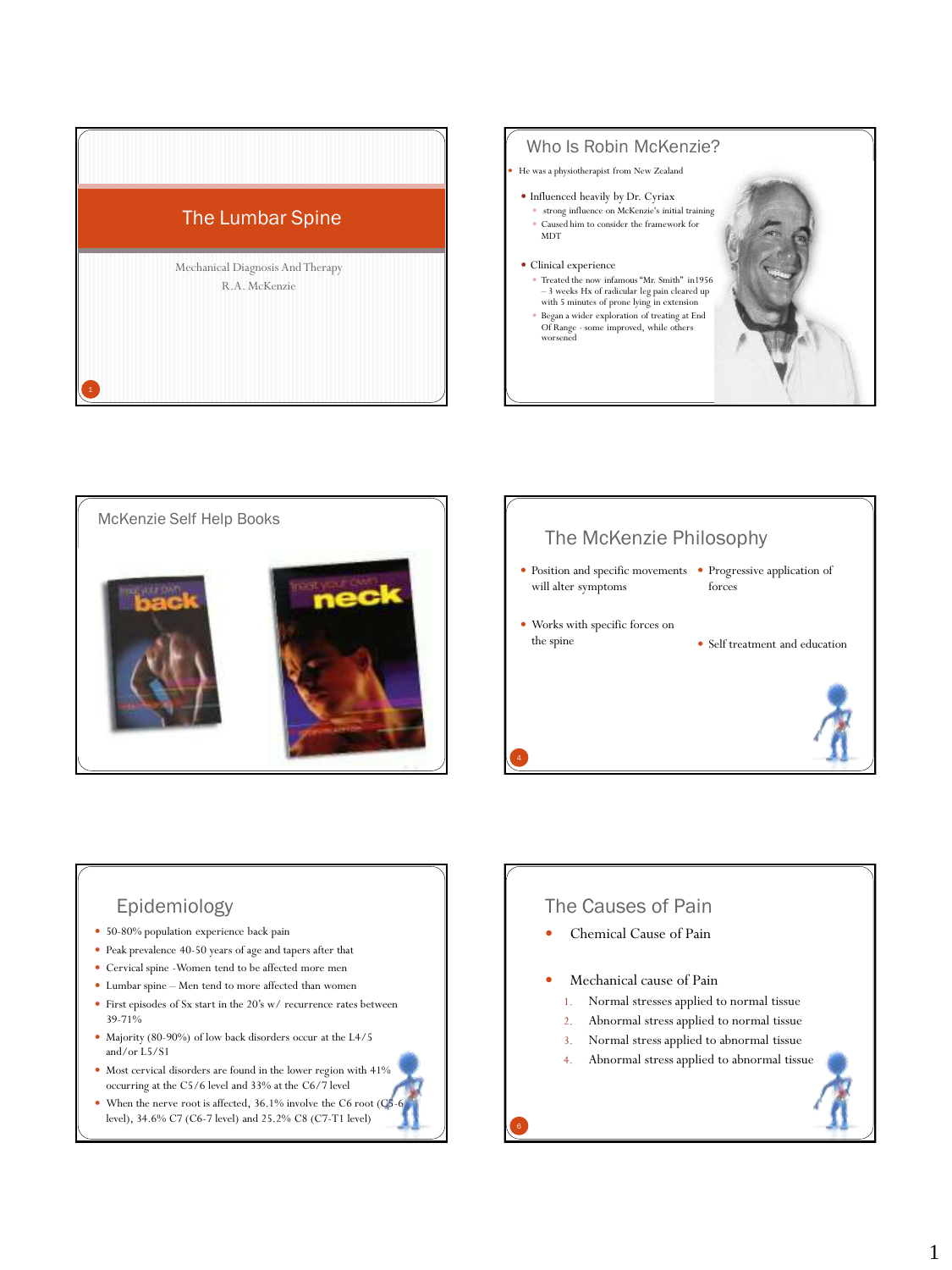



## Conceptual Model - Extension

- Inferior articular processes of the vertebra above glides down and backward on the superior articular surfaces of the vertebra below.
- Posterior loading of the intervertebral disc occurs with distraction of the anterior portion of the annulus, which is stretched and pulled taut.
- The posterior annular wall is relaxed and there is posterior bulging of the outer, posterior annular wall.
- The nucleus distorts anteriorly.
- The vertebral canal shortens, which relaxes the cord, dura and root filaments, and reduces the size of the intervertebral foramina.



#### McKenzie Classifications

 Postural Syndrome Dysfunction Syndrome Derangement Syndrome ZEALAND

### Postural Syndrome

- is caused by mechanical deformation of soft tissues as a result of postural stresses
- characterized by intermittent pain brought on by particular postures or positions
- the pain ceases with a change of position or posture.



# Dysfunction Syndrome

- is caused by mechanical deformation of soft tissues affected by adaptive shortening
- leads to loss of movements in certain directions
- pain produced before full range of motion is achieved
- pain is brought on as soon as shortened tissues are stressed and ceases almost immediately when stress is released.



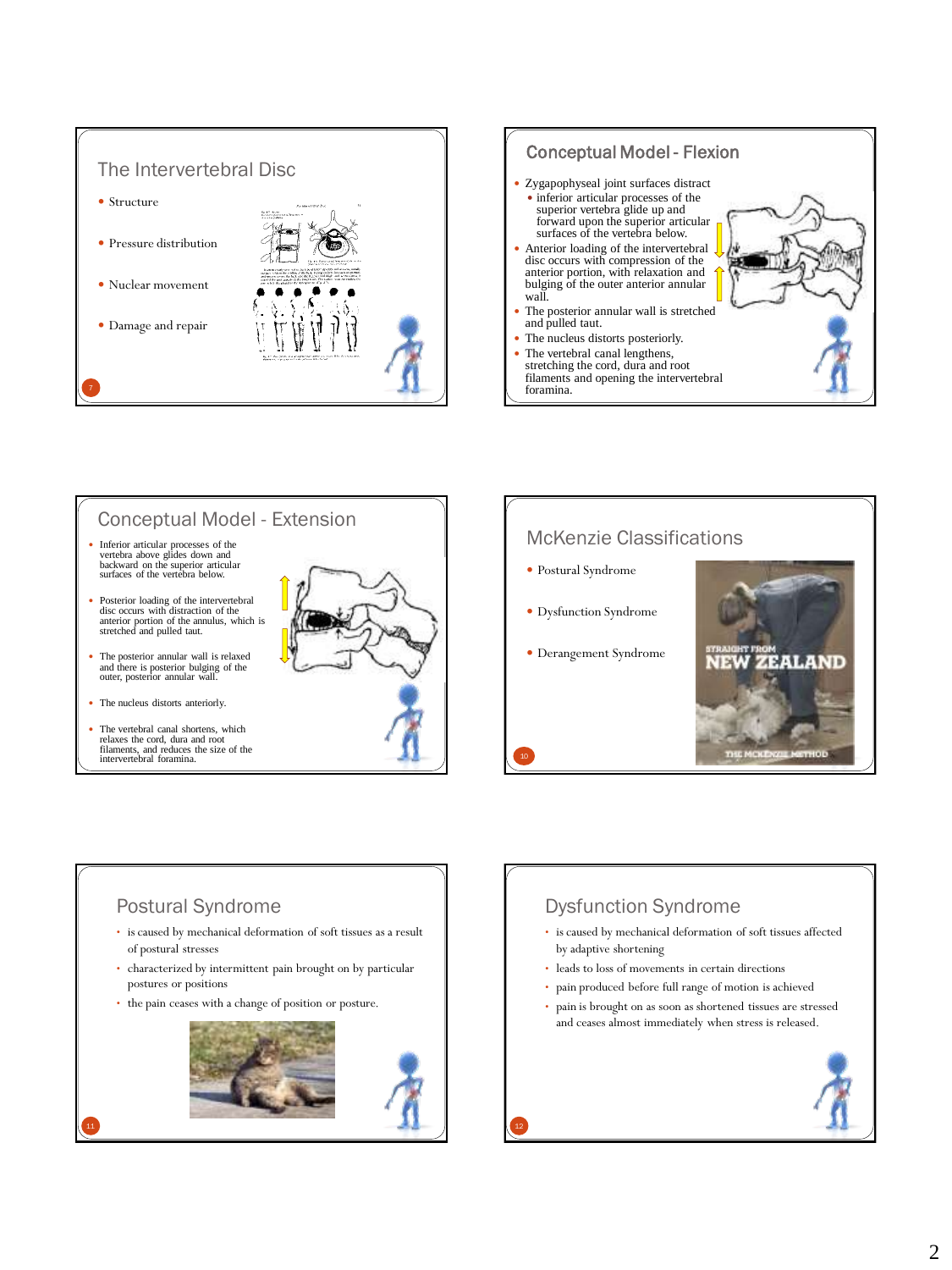### Derangement Syndrome

- is caused by mechanical deformation of soft tissues as a result of internal derangement
- various forms of derangements are possible, and each presents a somewhat different set of signs and symptoms
- is usually characterized by constant pain,
- there is a partial loss of movements
- this causes the deformities in kyphosis, and scoliosis typical of the syndrome in the acute phase.



#### The Derangements



#### Derangement One

- Central or symmetrical pain across L4/5
- Rarely buttock or thigh pain
- No deformity

#### Treatment:

13

- 1. Reduction of derangement
- 2. Maintenance of reduction
- 3. Recovery of full function
- 4. Prevention of Recurrence



#### Derangement Two

- Central or symmetrical pain across L4/5
- With or without buttock and/or thigh pain
- With deformity of lumbar Kyphosis

#### Treatment:

- 1. Reduction of derangement-reduce the kyphosis
- 2. Centralization of symptoms
- 3. Proceed as in derangement one



#### Derangement Three

- Unilateral or asymmetrical pain across L4/5
- With or without buttock and/or thigh pain
- No deformity

#### Treatment:

17

1. As for Derangement one –usually reduces in 24 hours



### Derangement Four

- Unilateral or asymmetrical pain across L4/5
- With or without buttock and/or thigh pain
- With deformity of lumbar scoliosis

#### Treatment:

- 1. The lateral shift is corrected first
- 2. Once centralization has occur proceed as in derangement one.



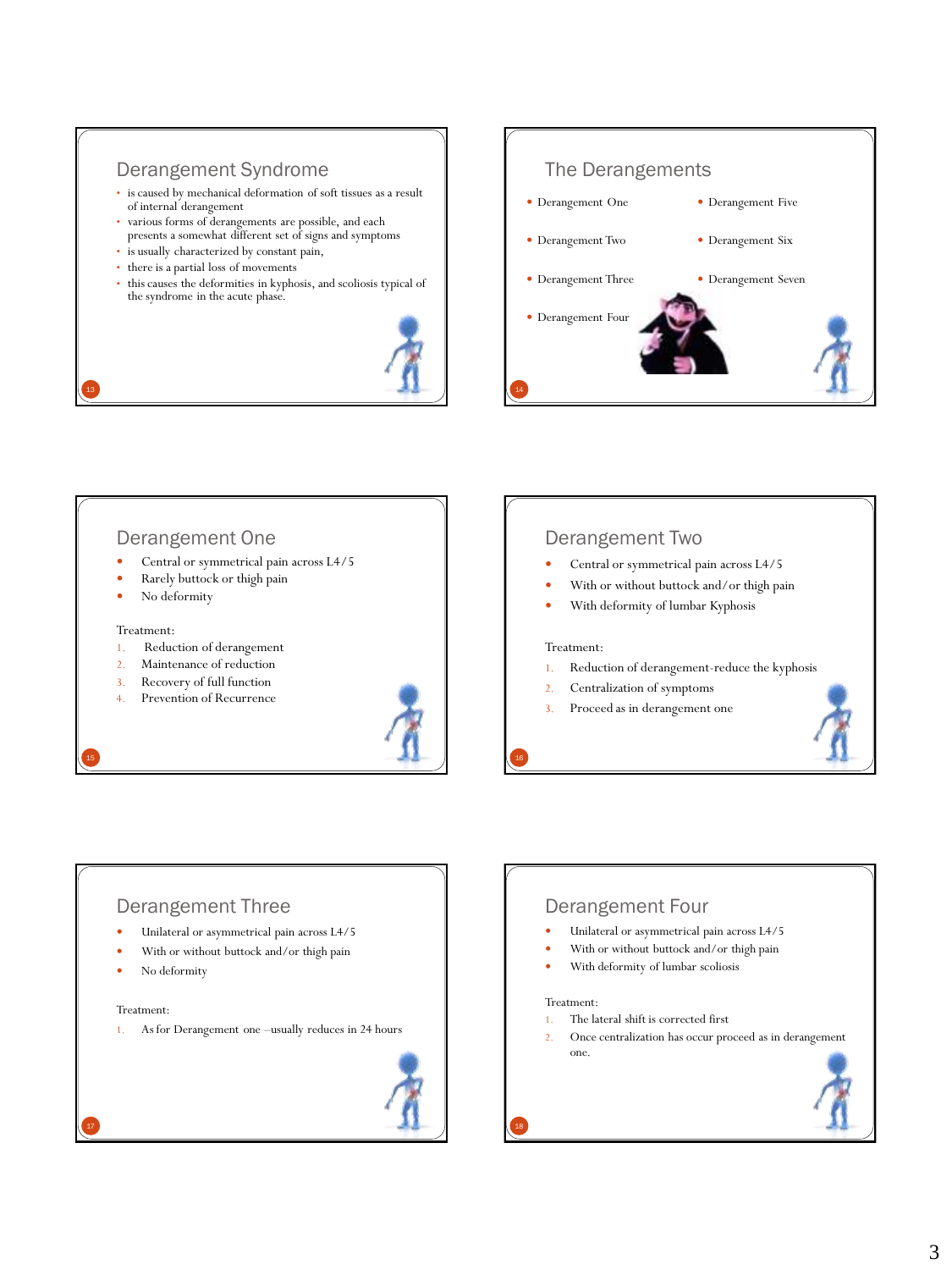### Derangement Five

- Unilateral or asymmetrical pain across L4/5
- With or without buttock and/or thigh pain
- With leg pain extending below the knee
- No deformity

#### Treatment:

- 1. Extension principles applied
- 2. If response is slow, unilateral mobilisation/manipualation procedures are indicate



#### Derangement Six

- Unilateral or asymmetrical pain across L4/5
- With or without buttock and/or thigh pain
- With leg pain extending below the knee
- With deformity of sciatic scoliosis



### Derangement Six

#### Treatment:

- 1. If movements indicate the reduction is possible, treatment is commenced following the same methodology as for Derangement 4/5
- 2. After the acute episode has subsided, evaluate for nerve root adherence and treat
- Flexion principle for nerve root adherence.



#### Derangement Seven

- Symmetrical or asymmetrical pain across L4/5
- With or without buttock and/or thigh pain
- With deformity of accentuated lumbar lordosis

#### Treatment:

- 1. Correct deviation if present (flex in step standing)
- 2. Progress to flexion in lying
- 3. Progress to flexion in standing





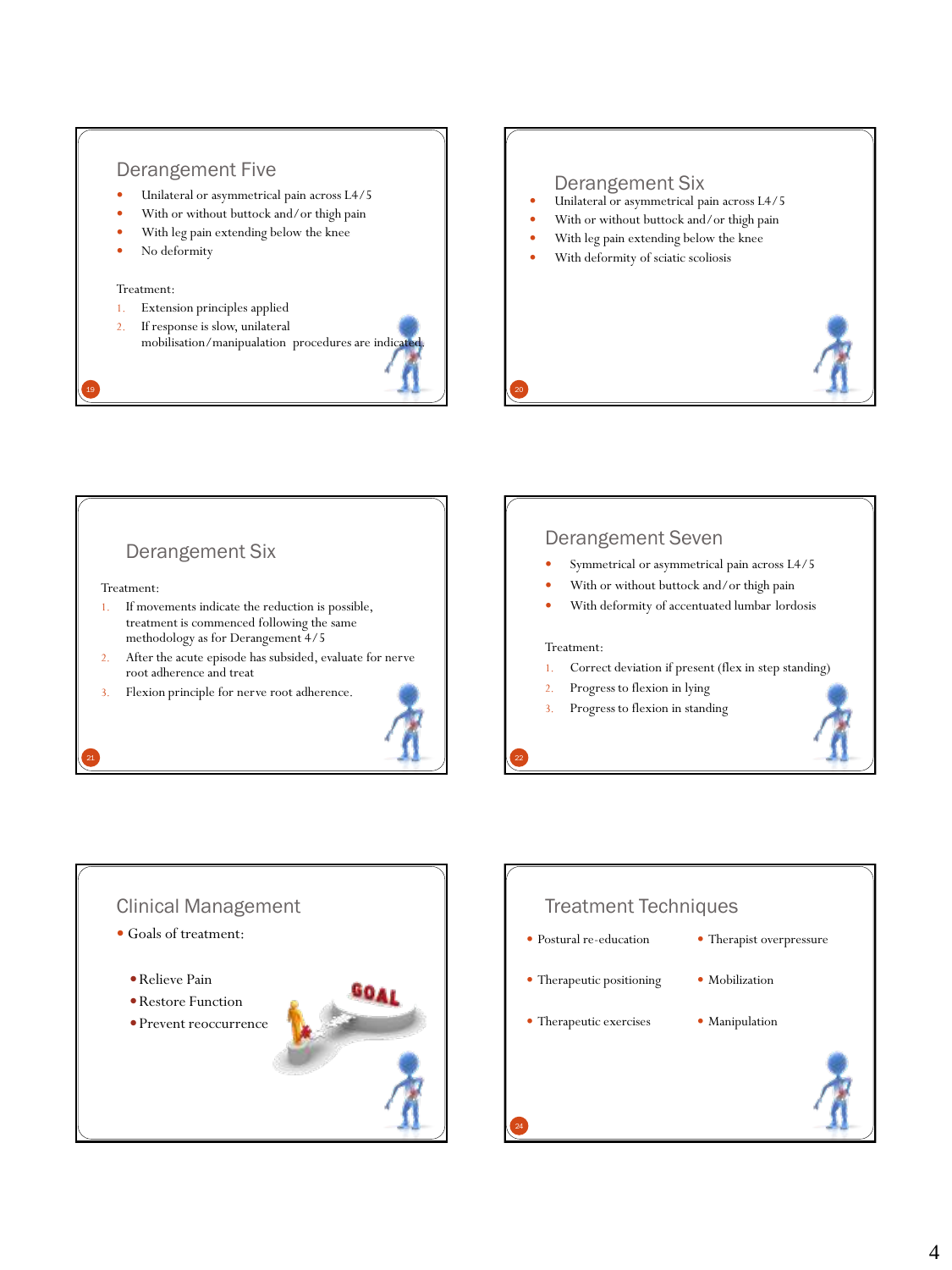

# PHYSICAL EXAMINATION Primary role is to confirm hypothetical diagnosis from patient history along with determining appropriate loading strategy • Posture: • Habits Acute spinal deformity – lateral shift, torticollis, etc Other abnormalities: leg length difference, scoliosis, atrophy, etc

### Physical Exam

- Neuro exam as appropriate
- Movement Loss
	- Willingness to move/quality/quantity
	- Baseline for determination of the mechanical response of the test movements/positions
- Repeated Movement
	- Observations are made as to symptom and mechanical response after several repetitions
- Sustained test
	- can be performed if the repeated test movements don't provide adequate information to come to a conclusion
- Other –VBI, Hip, SIJ, Shoulder clearing tests

# Test Movements – Cervical Active Physiological Movements

- Protrusion (Pro) and Repeated (Rep Pro)
- Retraction (Ret) and Repeated (Rep Ret)
- Retraction Extension (Ret Ext) and Repeated (Rep Ret Ext)
- Sidebend (SB) and Repeated (Rep SB)
- Rotation (Rot) and Repeated (Rep Rot)
- Flexion (Flex) and Repeated (Rep Flex)



#### Lumbar Active Physiological Test Movements

- Flexion in Standing
- Extension in Standing
- Sideglide Left/Right
- Repeated Flexion in Standing
- Repeated Extension in Standing



- Repeated Flexion in Lying
- Extension in Lying
- Repeated Extension in
	- Lying



### Indications

- Lumbar Strain-central pain, but not constant LBP
- Joint dysfunction
- Disc disease
- Bulging disc
- HNP-without neurological signs